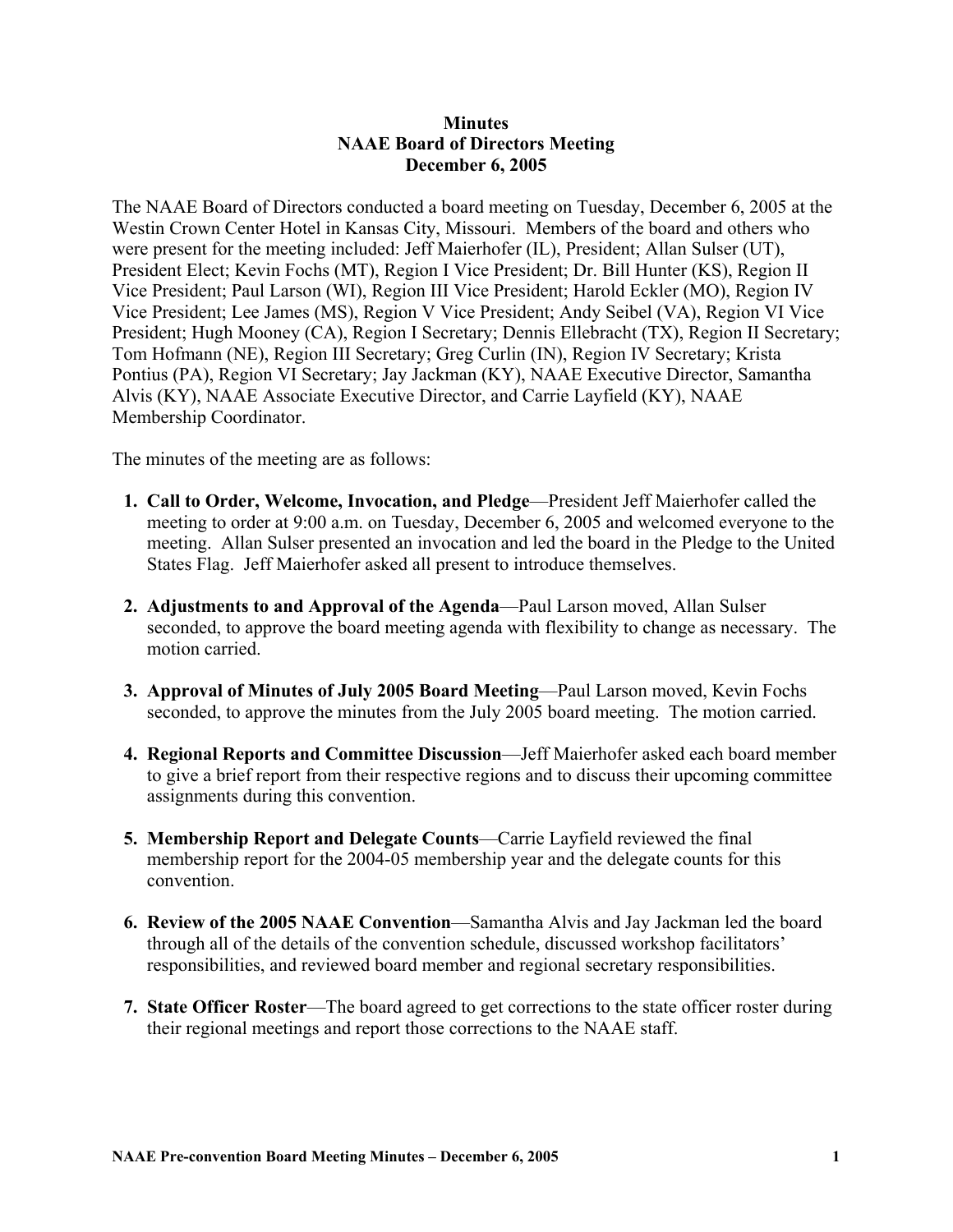- **8. Distribution of Workshop Facilitator Packets**—Jeff Maierhofer distributed approximately seven workshop packets to each board member and assigned each board member the responsibility of securing a facilitator for their workshops.
- **9. Financial Report**—Jay Jackman presented a report on the current financial position of NAAE. The board reviewed the 2004-05 end of year financial statement, the multi-year financial report, and the 2004-05 audit report.

Regarding NAAE contributions to the ag ed and CTE hurricane relief efforts, Kevin Fochs moved, Allan Sulser seconded, to recommend to the NAAE Finance Committee that NAAE contribute \$5,000 to the Seeds of Hope Campaign and \$5,000 to ACTE's hurricane relief fund. Lee James moved to amend, Paul Larson seconded, to recommend that NAAE contribute \$10,000 to Seeds of Hope. The amendment carried. The motion as amended carried.

Andy Seibel moved, Paul Larson seconded, to recommend to the NAAE Member Services Committee that NAAE initiate a dues waver for NAAE members affected by the hurricanes. The motion carried.

Regarding the Ag Ed Opportunities Fund, the board agreed to recommend to the NAAE Finance Committee that NAAE contribute \$5,000 to the Ag Ed Opportunities Fund.

- **10. Council Report**—Jeff Maierhofer and Jay Jackman presented a brief report on the activities of the National Council for Agricultural Education, including the Council Advocacy Task Force to be appointed very soon.
- **11. NAAE Bylaws Amendments**—Jeff Maierhofer led the board through a discussion regarding the proposed NAAE bylaws amendments.
- **12. Board Representation**—The board reviewed the board representation list. Two positions need to be filled during this board meeting – the FFA Alumni Council representative and the FFA CDE Advisory Committee representative. It was agreed that discussion on this topic would continue at 10:00 p.m. Wednesday, December 7, 2005 during this convention.
- **13. 2005 FFA Convention Review**—The board members briefly discussed the NAAE activities at the 2005 National FFA Convention. No changes were suggested in NAAE's activities for the 2006 National FFA Convention.
- **14. Board Gatherings During the 2005 NAAE Convention**—It was agreed that brief board sessions would be held in the board suite on Wednesday at 10:00 p.m., Thursday at 10:00 p.m., Friday at 7:30 p.m., and Saturday at 11:00 a.m.

*The board took a lunch break at 11:55 a.m. and reconvened at 1:30 p.m.* 

**15. NAAE Logo on Montana Silversmith Merchandise**—The board discussed commissioning Montana Silversmith to develop the artwork to place the NAAE logo on Montana Silversmith merchandise. The set-up fee would be a \$500 one-time cost. Kevin